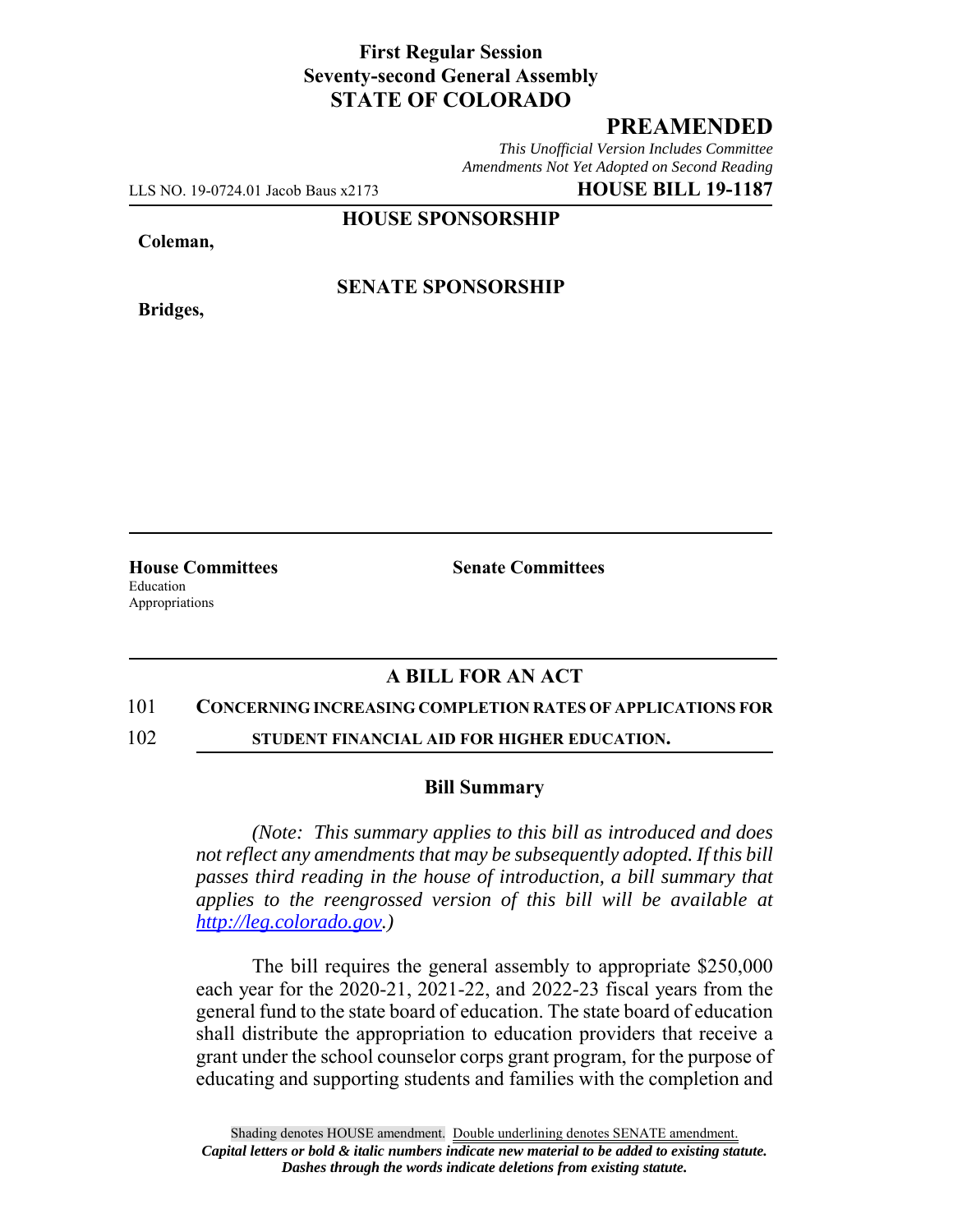submission of the free application for federal student aid or applications for state student aid.

*Be it enacted by the General Assembly of the State of Colorado:*

 **SECTION 1. Legislative declaration.** (1) The general assembly finds and declares that:

 (a) During the 2015-16 academic year, Colorado students did not claim approximately fifty million dollars available through federal Pell grants because they did not complete or submit the free application for federal student aid;

 (b) Low-income students are hurt the most by not completing or submitting the free application for federal student aid. Federal aid for higher education includes Pell grants, which are awarded to undergraduate students from low-income families. Unlike student loans, Pell grants generally do not have to be paid back. The maximum Pell grant amount for the 2018-19 academic year was over six thousand dollars. Pell grants are awarded based on financial need and are determined by completing and submitting the free application for federal student aid.

 (c) Completing the free application for federal student aid allows all students to understand the financial aid package they are entitled to in the form of grants, loans, and work study programs. Without completing or submitting the free application for federal student aid, students might incorrectly believe that higher education is unaffordable when they might be entitled to a substantial amount of financial aid or low-interest loans that would make attending a higher education institution a smart investment.

(d) If high school graduates knew how much money was available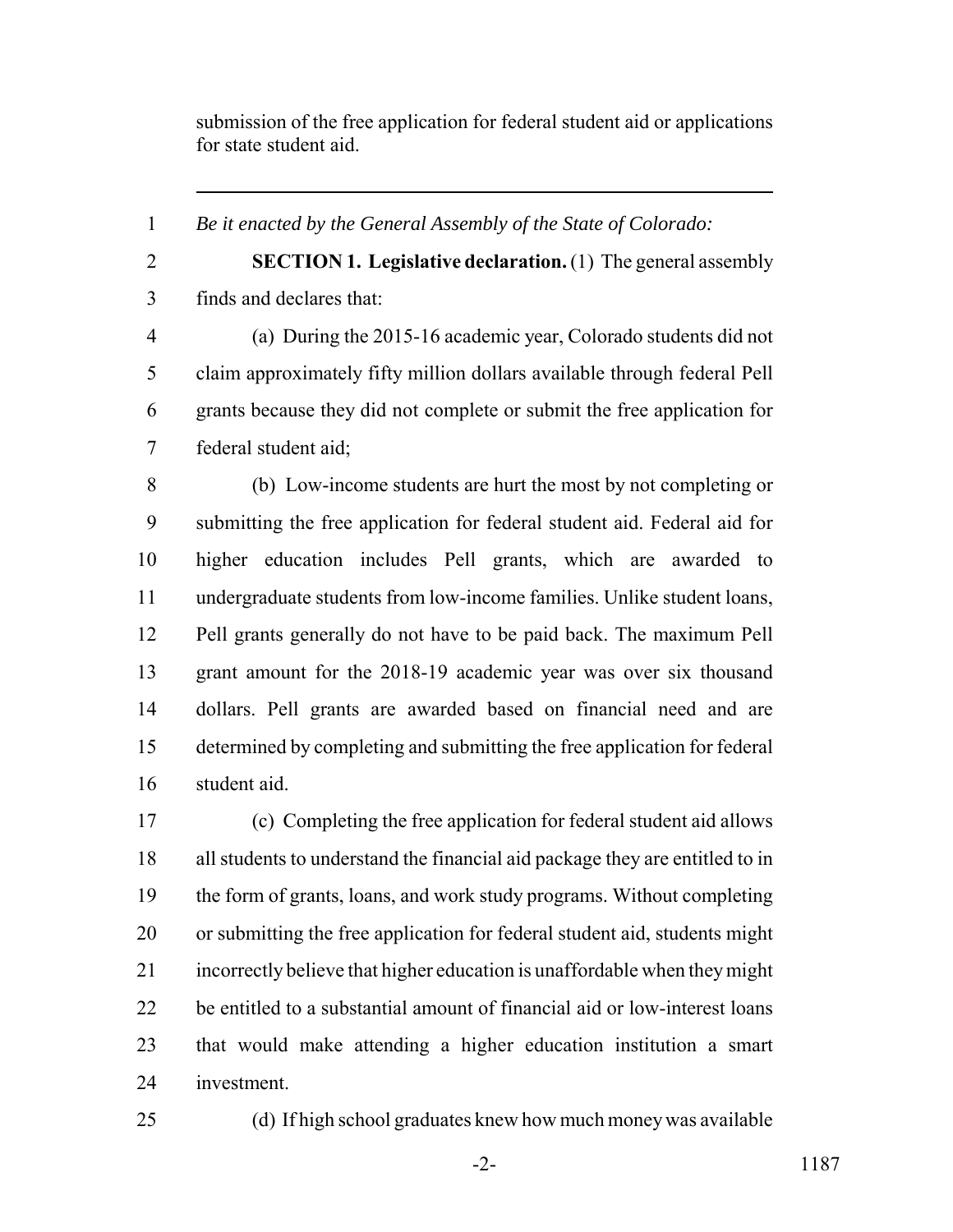for higher education, especially students from low-income families that are eligible for Pell grants, then more students would choose to attend higher education institutions.

 (2) The general assembly, therefore, further declares that it is in the best interest of the people of Colorado to educate and support students and families with the completion and submission of the free application for federal student aid and applications for state student aid to claim available federal and state money so that more Colorado students are able to attain higher education degrees.

 **SECTION 2.** In Colorado Revised Statutes, 22-91-104, **amend** (5) as follows:

 **22-91-104. School counselor corps grant program - application - criteria - grant awards - rules - repeal.** (5) (a) Subject to available appropriations, but not to exceed ten million dollars annually, the state board shall award grants to applying education providers pursuant to this section. The state board shall base the grant awards on the department's recommendations. Each grant has a term of four years beginning in the 2014-15 budget year. In making a grant award, the state board shall specify the amount of each grant.

20 (b) (I) IN ADDITION TO THE AMOUNT APPROPRIATED PURSUANT TO 21 SUBSECTION (5)(a) OF THIS SECTION, THE GENERAL ASSEMBLY SHALL APPROPRIATE TWO HUNDRED FIFTY THOUSAND DOLLARS EACH YEAR FOR THE 2019-20, 2020-21, AND 2021-22 FISCAL YEARS, FROM THE GENERAL FUND TO THE STATE BOARD. THE STATE BOARD SHALL DISTRIBUTE THE APPROPRIATION TO THE EDUCATION PROVIDERS THAT RECEIVE A GRANT FOR THE FOLLOWING PURPOSES:

(A) DEVELOPING AND DISTRIBUTING INFORMATION TO STUDENTS,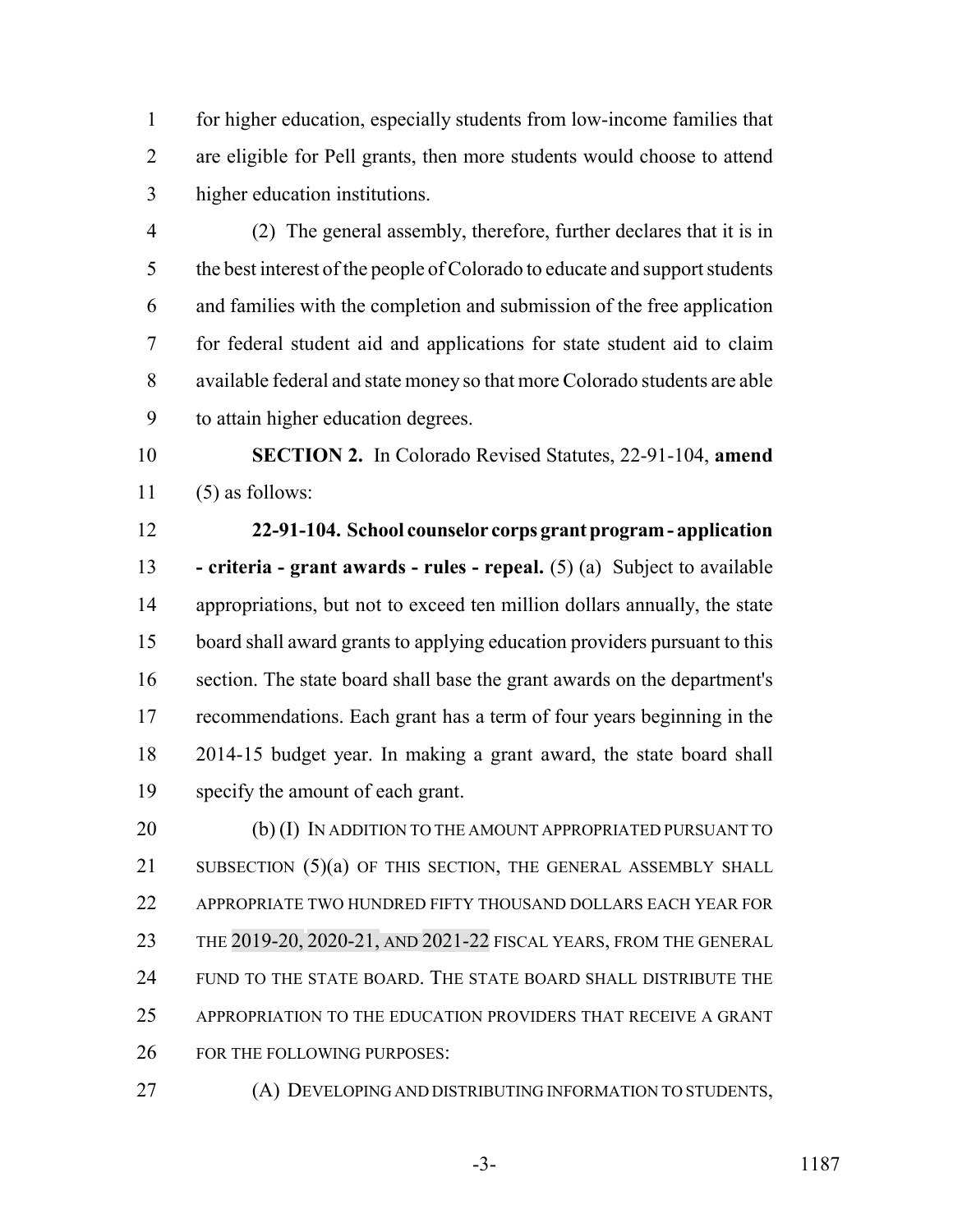FAMILIES, AND SCHOOL LEADERS REGARDING THE FREE APPLICATION FOR FEDERAL STUDENT AID AND APPLICATIONS FOR STATE STUDENT AID, AND THE BENEFITS OF COMPLETING THE FREE APPLICATION FOR FEDERAL STUDENT AID AND APPLICATIONS FOR STATE STUDENT AID;

 (B) DEVELOPING AND DISTRIBUTING INFORMATION TO STUDENTS AND FAMILIES REGARDING THE STEPS REQUIRED TO COMPLETE THE FREE APPLICATION FOR FEDERAL STUDENT AID AND APPLICATIONS FOR STATE STUDENT AID;

 (C) TRAINING SCHOOL COUNSELORS ON BEST PRACTICES TO SUPPORT STUDENTS AND FAMILIES WITH FILLING OUT THE FREE APPLICATION FOR FEDERAL STUDENT AID AND APPLICATIONS FOR STATE 12 STUDENT AID, WITH AN EMPHASIS ON SUPPORTING COMMUNITIES WHO HAVE HISTORICALLY LOW COMPLETION RATES OF THE FREE APPLICATION 14 FOR FEDERAL STUDENT AID AND APPLICATIONS FOR STATE STUDENT AID; AND

 (D) ORGANIZING AND HOSTING OPPORTUNITIES FOR STUDENTS AND FAMILIES TO MEET WITH STAKEHOLDERS WHO ASSIST IN COMPLETING THE FREE APPLICATION FOR FEDERAL STUDENT AID OR APPLICATIONS FOR STATE STUDENT AID.

20 (II) THIS SUBSECTION (5)(b) IS REPEALED, EFFECTIVE JULY 1, 2023. **SECTION 3.** In Colorado Revised Statutes, 22-91-105, **amend** 22 (1)(e) and (1)(f); and **add** (1)(g) as follows:

 **22-91-105. Reporting - repeal.** (1) Each education provider that receives a grant through the program shall report the following information to the department each year during the term of the grant:

 (e) Information indicating an increase in the level of postsecondary preparation services provided to students at recipient